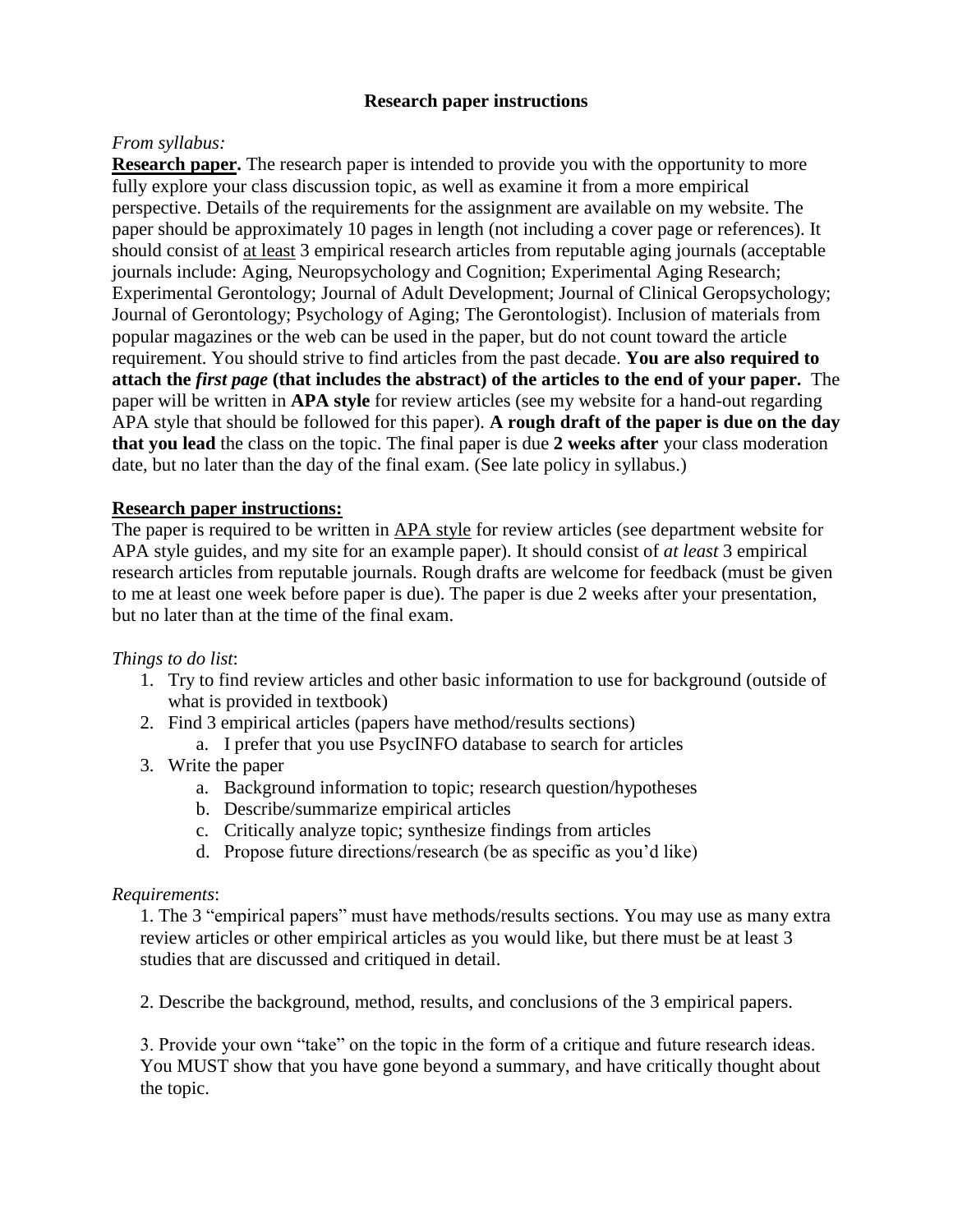- 4. The paper must be written in APA format. There are 2 primary ways you will use APA formatting: referencing and use of section headers.
	- a. *Referencing* must be in APA style. Please see below for details or my website for APA style information sheets. You can use your textbook as an example of how to reference. Any ideas or conclusions that are not your own (information that you have learned), you must cite – give credit to the person that had that idea!
	- b. *Section headers* are required in your paper. These should be descriptive of the paragraph(s) in that section (e.g. "Overview of false memories and children" then "Theories for false memories" then "Examination of familiarity", etc.). The headers should be italicized and on their own line.
- 5. There is not a page requirement or limit, but typical papers are approximately 10 pages, double-spaced, 12-pt font, with additional, separate title page and reference page. Please include page numbers. Other APA style formatting, such as running heads or an abstract, are not required but welcomed.
- 6. Reference page: Only include references of papers that YOU have read. If you have any questions about how to correctly cite a source, please ask, but also see information below, on my website, or follow your textbook's examples at the back of the book!
- 7. Attach the  $1<sup>st</sup>$  pages of your 3 empirical papers to the back of your paper so that I can read the abstracts. Other abstract pages are welcomed but not necessary.

# *Grading scheme includes:*

Content: 40 pt

Full explanation of topic Introduction to topic Background, method, results, conclusions of 3 studies Conclusion to paper

Depth of thought: 30pt

Provided own conclusions and thoughts Critical analysis of research Provide future directions

### Clarity: 20pt

Written in clear and understandable language Logical order Provides connections among papers Succinct language Grammar/Technical aspect:

APA style / other requirements: 10pt Includes section headers Referencing within paper Reference page at end (with all references from paper) Attached  $1<sup>st</sup>$  page of empirical papers